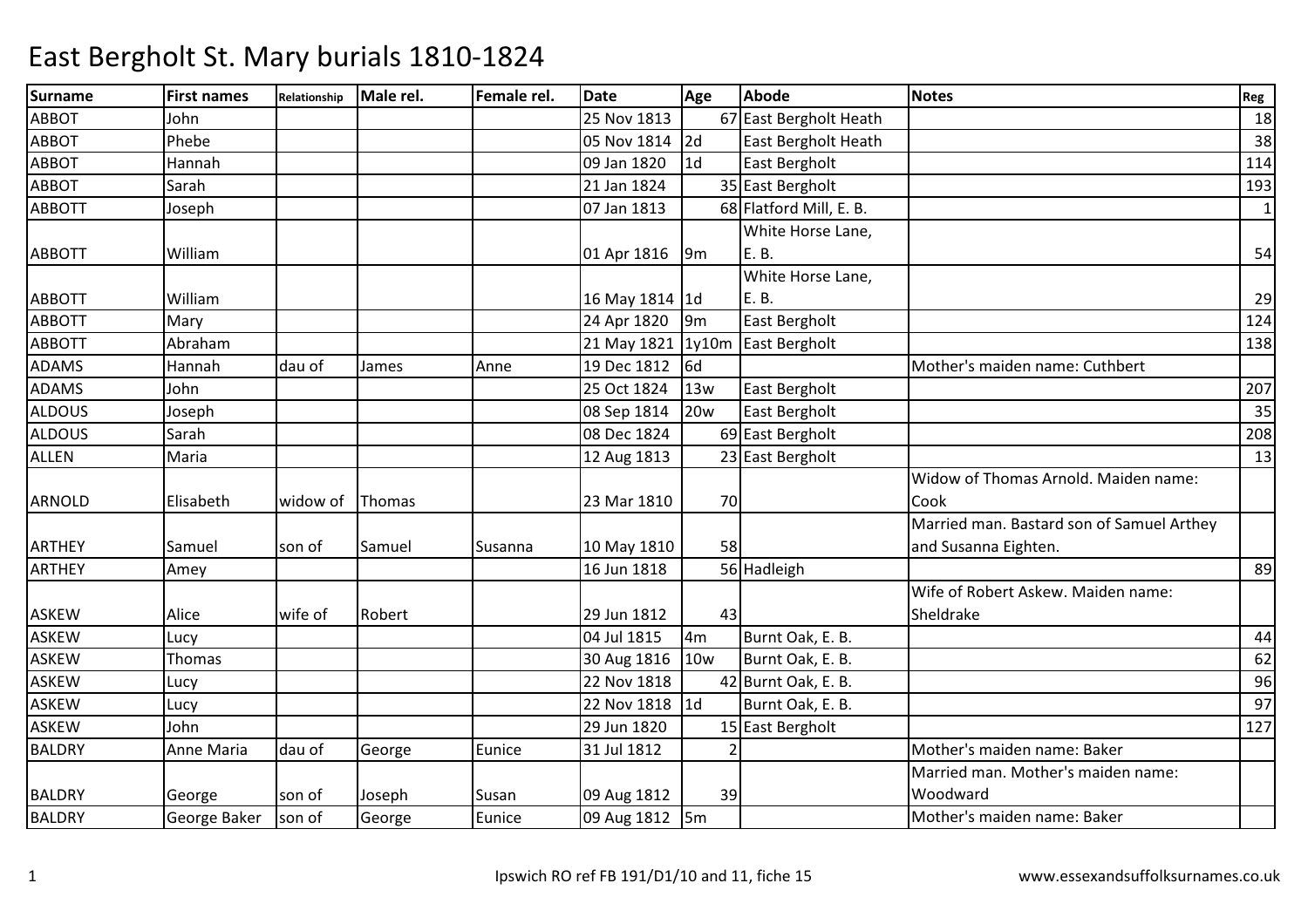| <b>Surname</b>   | <b>First names</b> | Relationship | Male rel.   | Female rel. | <b>Date</b> | Age            | <b>Abode</b>           | <b>Notes</b>                               | Reg |
|------------------|--------------------|--------------|-------------|-------------|-------------|----------------|------------------------|--------------------------------------------|-----|
| <b>BANTICK</b>   | Alice              |              |             |             | 01 Aug 1820 |                | 32 Neyland             |                                            | 128 |
| <b>BARNARD</b>   | Peter Baines       |              |             |             | 28 Jun 1814 | 8m             | East Bergholt          |                                            | 32  |
| <b>BARNARD</b>   | Beniamin           |              |             |             | 19 Nov 1822 |                | 44 East Bergholt       |                                            | 160 |
| <b>BARRETT</b>   | Henry John         | son of       | John        | Elisabeth   | 01 Oct 1810 | 5 <sub>m</sub> |                        | Mother's maiden name: Folkard              |     |
| <b>BARRETT</b>   | John               |              |             |             | 31 Aug 1813 |                | 39 .East End, E. B.    |                                            | 15  |
| <b>BEAUMONT</b>  | <b>Thomas</b>      |              |             |             | 16 Jan 1824 |                | 93 East Bergholt       |                                            | 192 |
| <b>BENNET</b>    | Francis            |              |             |             | 07 Apr 1820 |                | 74 East Bergholt       |                                            | 118 |
| <b>BIRD</b>      | George             | son of       | John        | Elisabeth   | 22 Feb 1811 |                |                        | Mother's maiden name: Heckford             |     |
| <b>BIRD</b>      | George             | son of       | John        | Elisabeth   | 13 Apr 1812 | 6 <sub>m</sub> |                        | Mother's maiden name: Heckford             |     |
| <b>BIRD</b>      | Mary               |              |             |             | 07 Apr 1816 |                | 15 East Bergholt Heath |                                            | 55  |
| <b>BIRD</b>      | Hannah             |              |             |             | 23 Dec 1817 |                | 2 Burnt Oak, E. B.     |                                            | 79  |
| <b>BIRD</b>      | Anne               |              |             |             | 11 Feb 1823 |                | 73 East Bergholt       |                                            | 165 |
| <b>BIRD</b>      | Anne               |              |             |             | 31 May 1823 |                | 3 East Bergholt        |                                            | 172 |
| <b>BOR[KH]AM</b> | Lucy               |              |             |             | 24 Aug 1814 |                | 37 East Bergholt Heath |                                            | 34  |
| <b>BORHAM</b>    | George             |              |             |             | 05 Nov 1814 | 11w            | East Bergholt Heath    |                                            | 37  |
|                  |                    |              |             |             |             |                |                        |                                            |     |
| <b>BROOM</b>     | Richard            | son of       | Richard     | Anne        | 08 Mar 1812 | 63             |                        | Married man. Mother's maiden name: Wright  |     |
|                  |                    |              |             |             |             |                |                        |                                            |     |
| <b>BUGG</b>      | William            | son of       | William     | Mary        | 29 Apr 1812 | 52             |                        | Married man. Mother's maiden name: Green   |     |
|                  |                    |              |             |             |             |                | Manningtree,           |                                            |     |
| <b>CAUCH</b>     | Mary               |              |             |             | 17 Sep 1817 |                | 88 Essex               |                                            | 76  |
| <b>CHAPLIN</b>   | Sarah              |              |             |             | 22 Jan 1815 |                | 84 East Bergholt Heath |                                            | 39  |
| <b>CHAPMAN</b>   | Sarah              |              |             |             | 28 Nov 1819 |                | 83 East Bergholt       |                                            | 112 |
| <b>CHISNALL</b>  | Mary               | dau of       | Richard     | Frances     | 22 Jul 1812 | 9d             |                        | Mother's maiden name: Abbot                |     |
| <b>CHISNALL</b>  | Anne               |              |             |             | 18 Oct 1813 | 19d            | East Bergholt          |                                            | 17  |
| <b>CHURCH</b>    | William            | son of       | Bartholomew |             | 06 Dec 1810 | 72             |                        | Married man                                |     |
| <b>CHURCH</b>    | John               |              |             |             | 05 Mar 1816 |                | 41 Burnt Oak, E. B.    |                                            | 51  |
| <b>CHURCH</b>    | Elizabeth          |              |             |             | 16 May 1820 |                | 81 East Bergholt       |                                            | 125 |
| <b>CHURCH</b>    | Anne               |              |             |             | 08 Mar 1823 | 1w             | <b>East Bergholt</b>   |                                            | 167 |
|                  |                    |              |             |             |             |                |                        |                                            |     |
| <b>CLARKE</b>    | Isaac              | son of       | Isaac       | Sarah       | 07 Nov 1810 | 70             |                        | Married man. Mother's maiden name: Chaplin |     |
| <b>CLARKE</b>    | Bridget            |              |             |             | 16 May 1814 |                | 65 East Bergholt Heath |                                            | 30  |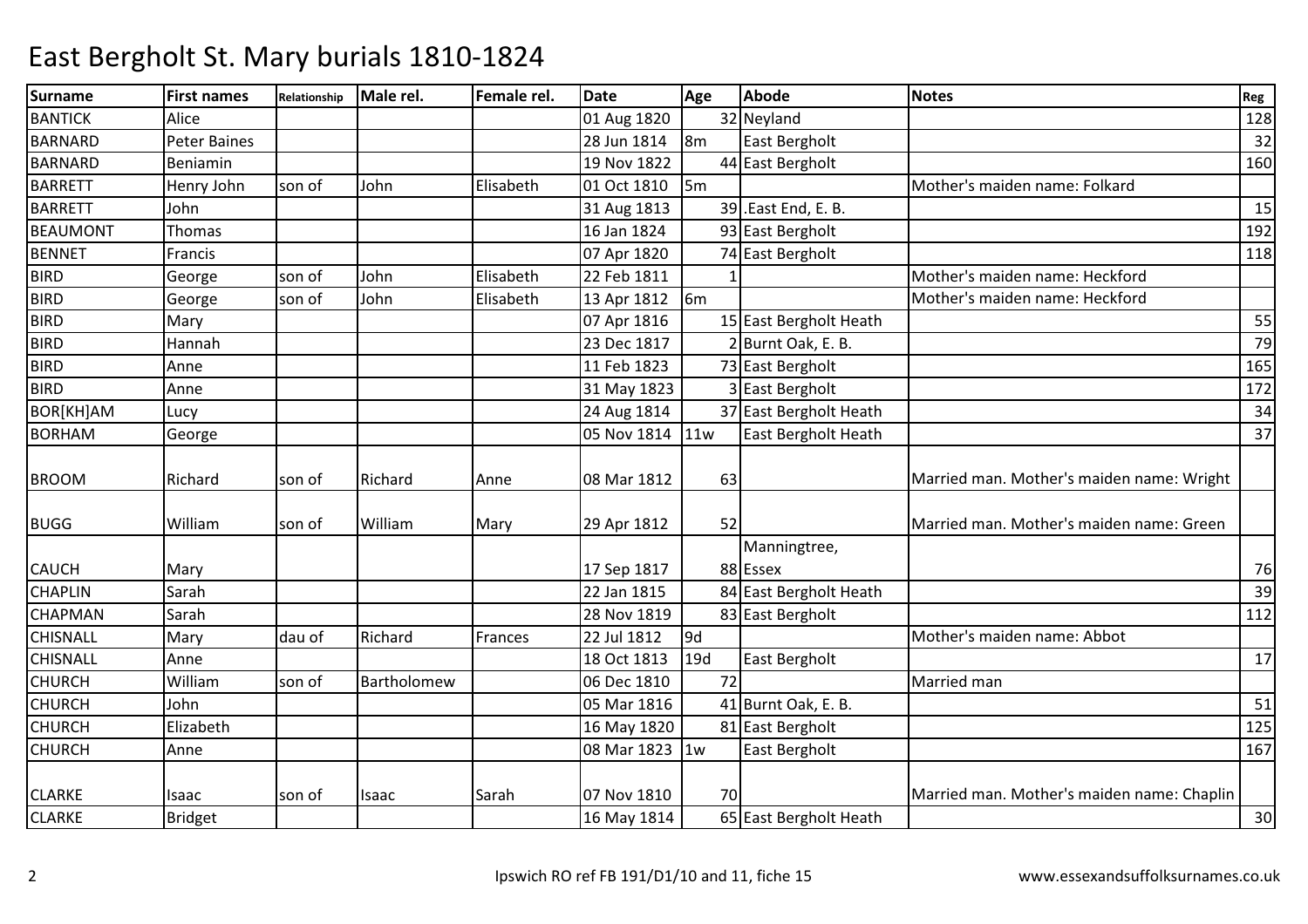| <b>Surname</b>   | <b>First names</b> | Relationship | Male rel. | Female rel. | <b>Date</b>     | Age            | <b>Abode</b>           | <b>Notes</b>                            | Reg              |
|------------------|--------------------|--------------|-----------|-------------|-----------------|----------------|------------------------|-----------------------------------------|------------------|
| <b>CLARKE</b>    | Jacob              |              |           |             | 29 Jan 1817     |                | 34 East Bergholt       |                                         | 65               |
|                  | Ellen              |              |           |             |                 |                |                        |                                         |                  |
| <b>CLARKE</b>    | Elisabeth          |              |           |             | 30 May 1817 10m |                | East Bergholt          |                                         | 71               |
| <b>CLERK</b>     | Thos.              |              |           |             | 23 Jul 1822     | 5 <sub>m</sub> | East Bergholt          |                                         | 155              |
| <b>COLEMAN</b>   | Susanna            |              |           |             | 19 Apr 1822     |                | 62 East Bergholt       |                                         | 151              |
| <b>COLMAN</b>    | William            |              |           |             | 12 Mar 1819     |                | 82 East Bergholt       |                                         | 105              |
| <b>CONSTABLE</b> | Anne               |              |           |             | 04 Apr 1815     |                | 66 East Bergholt       |                                         | 41               |
| <b>CONSTABLE</b> | Golding            |              |           |             | 20 May 1816     |                | 78 East Bergholt       |                                         | 58               |
| <b>COOK</b>      | Sarah              |              |           |             | 06 Apr 1813     |                | 78 Bently              |                                         | $\boldsymbol{6}$ |
| <b>COOK</b>      | John               |              |           |             | 13 Apr 1813     |                | 57 East Bergholt       |                                         | $\overline{7}$   |
| <b>COOPER</b>    | Martha             |              |           |             | 17 Feb 1819     |                | 52 East Bergholt       |                                         | 101              |
| CRACKNALL        | David              |              |           |             | 17 May 1817 8m  |                | East Bergholt          |                                         | 70               |
| <b>CRACKNALL</b> | Martha             |              |           |             | 18 Apr 1820     |                | 42 East Bergholt       |                                         | 121              |
| <b>CRACKNALL</b> | John               |              |           |             | 23 Jan 1822     |                | 77 Ardleigh, Essex     |                                         | 149              |
| <b>CRACKNALL</b> | Mary               |              |           |             | 30 Mar 1824     |                | 20 East Bergholt       |                                         | 197              |
|                  |                    |              |           |             |                 |                |                        | Wife of William Cracknell. Maiden name: |                  |
| <b>CRACKNELL</b> | Sarah              | wife of      | William   |             | 28 Mar 1810     | 20             |                        | Fuller                                  |                  |
| <b>CRACKNELL</b> | William            | son of       | William   | Sarah       | 19 Apr 1810     | 7w             |                        | Mother's maiden name: Fuller            |                  |
| <b>CROOK</b>     | Sarah              |              |           |             | 11 Apr 1816     |                | 2 East Bergholt        |                                         | 56               |
| <b>CROOK</b>     | Thomas             |              |           |             | 10 Mar 1819     | 22d            | East Bergholt          |                                         | 103              |
| <b>CROSBEE</b>   | Rhoda              | dau of       | William   | Maria       | 25 Apr 1810     | 9 <sub>m</sub> |                        | Mother's maiden name: Mecklenburgh      |                  |
| <b>CROSBEE</b>   | Charles            |              |           |             | 24 Apr 1813     | 5w             | .East End, E. B.       |                                         | $\,8\,$          |
| <b>CUTHBERT</b>  | Letitia            |              |           |             | 16 Aug 1815     |                | 35 East Bergholt Heath |                                         | 46               |
| <b>CUTHBERT</b>  | John               |              |           |             | 18 Aug 1815     | 3w             | East Bergholt Heath    |                                         | 47               |
| <b>CUTHBERT</b>  | John               |              |           |             | 23 Apr 1818     | 4m2w           | East Bergholt          |                                         | 83               |
|                  |                    |              |           |             |                 |                | Tattingstone           |                                         |                  |
| <b>CUTHBERT</b>  | John               |              |           |             | 13 Oct 1821     |                | 32 Poor House          |                                         | 144              |
| <b>CUTHBERT</b>  | Wm J               |              |           |             | 11 Apr 1824     | 11m            | East Bergholt          |                                         | 198              |
| <b>DEARSLEY</b>  | Arthur             |              |           |             | 24 Apr 1817     |                | 70 East Bergholt       |                                         | 68               |
|                  |                    |              |           |             |                 |                | Tattingstone           |                                         |                  |
| <b>DIGGINS</b>   | Robert             |              |           |             | 28 Feb 1813     |                | 85 Poor House          |                                         | $\mathbf{3}$     |
| <b>DOUBLE</b>    | Winifred           |              |           |             | 20 Jul 1821     |                | 86 East Bergholt       |                                         | 142              |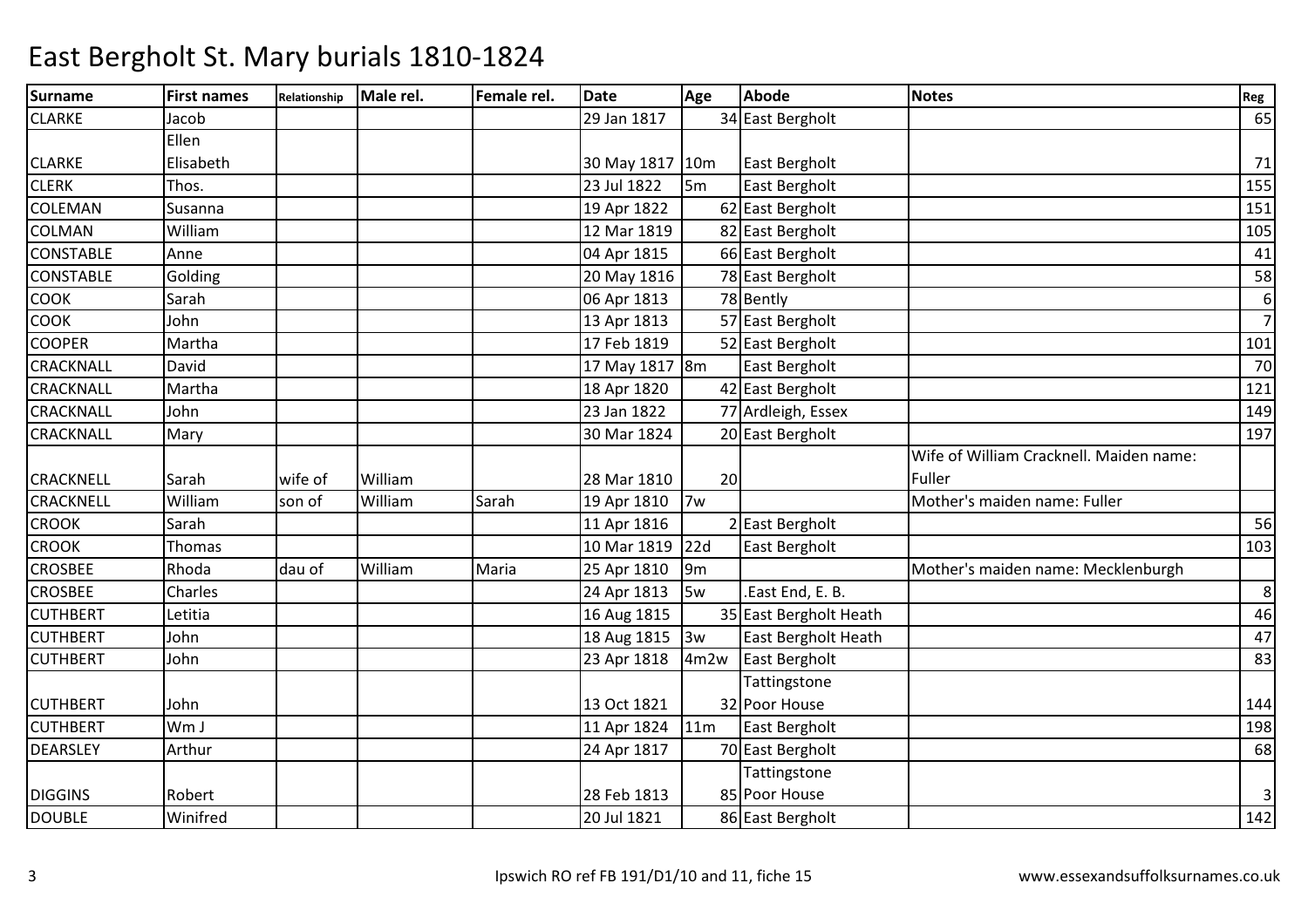| <b>Surname</b>   | <b>First names</b> | Relationship | Male rel. | Female rel. | <b>Date</b> | Age | <b>Abode</b>        | <b>Notes</b>                              | Reg            |
|------------------|--------------------|--------------|-----------|-------------|-------------|-----|---------------------|-------------------------------------------|----------------|
| <b>DOWNING</b>   | John               | son of       | Benjamin  |             | 25 May 1810 | 75  |                     | Bachelor                                  |                |
| <b>DUNTHORNE</b> | James              |              |           |             | 05 Jun 1817 |     | 21 East Bergholt    |                                           | 73             |
| <b>DUNTHORNE</b> | Hannah             |              |           |             | 27 Feb 1819 |     | 61 East Bergholt    |                                           | 102            |
| <b>DUNTHORNE</b> | Ann                |              |           |             | 01 Feb 1823 |     | 28 East Bergholt    |                                           | 163            |
| <b>DURRANT</b>   | Anne               | dau of       | Samuel    | Mary        | 08 Dec 1811 | 61  |                     | Mother's maiden name: Richardson          |                |
| <b>DURRANT</b>   | Elizabeth          |              |           |             | 15 Jun 1823 |     | 85 East Bergholt    |                                           | 175            |
|                  |                    |              |           |             |             |     |                     |                                           |                |
| <b>EARL</b>      | John               | son of       | Thomas    | Susanna     | 04 Jan 1811 |     | 78 Tattingstone     | Widower. Mother's maiden name: Harvey     |                |
|                  |                    |              |           |             |             |     |                     | Married man. Bastard son of Samuel Arthey |                |
| <b>EIGHTEN</b>   | Samuel             | son of       | Samuel    | Susanna     | 10 May 1810 | 58  |                     | and Susanna Eighten.                      |                |
|                  |                    |              |           |             |             |     |                     | Wife of Robert Everard. Maiden name:      |                |
| <b>EVERARD</b>   | Naomi              | wife of      | Robert    |             | 10 Nov 1812 | 461 |                     | Garnham                                   |                |
| <b>FALLOWS</b>   | Martha             |              |           |             | 17 Jan 1819 |     | 73 Burnt Oak, E. B. |                                           | 100            |
| <b>FINCHAM</b>   | Thomas             |              |           |             | 05 Feb 1820 |     | 83 East Bergholt    |                                           | 116            |
| <b>FULLER</b>    | Harriet            |              |           |             | 24 Apr 1818 |     | 42 East Bergholt    |                                           | 84             |
|                  | Elizabeth          |              |           |             |             |     |                     |                                           |                |
| <b>GARRARD</b>   | Garnham            |              |           |             | 19 Aug 1824 |     | 15 St. Osyth, Essex |                                           | 204            |
| GILLINGWATER     | Martha             |              |           |             | 19 Nov 1822 |     | 68 East Bergholt    |                                           | 161            |
| GLANDFIELD       | Sarah              |              |           |             | 22 May 1818 |     | 80 East Bergholt    |                                           | 86             |
| GLANDFIELD       | William            |              |           |             | 16 Dec 1819 |     | 46 East Bergholt    |                                           | 113            |
| GLANDFIELD       | Francis            |              |           |             | 30 Oct 1820 |     | 83 East Bergholt    |                                           | 129            |
| GLANDFIELD       | Mary               |              |           |             | 22 Mar 1824 |     | 89 East Bergholt    |                                           | 195            |
| <b>GOSNALL</b>   | Henry              | son of       | Thomas    | Mary        | 15 Nov 1812 | 15  |                     | Mother's maiden name: Beckwith            |                |
| <b>GOSNALL</b>   | Mary               |              |           |             | 24 Jan 1813 |     | 43 Burnt Oak, E. B. |                                           | $\overline{2}$ |
|                  |                    |              |           |             |             |     |                     |                                           |                |
| <b>GREEN</b>     | William            | son of       | John      | Mary        | 12 Nov 1812 | 72  |                     | Married man. Mother's maiden name: Rand   |                |
| <b>GRIMES</b>    | Mary               |              |           |             | 11 May 1814 |     | 81 East Bergholt    |                                           | 27             |
|                  |                    |              |           |             |             |     |                     | Widow of Stephen Grimsey. Maiden name:    |                |
| <b>GRIMSEY</b>   | Susanna            | widow of     | Stephen   |             | 04 Feb 1810 |     | 77 Tattingstone     | <b>Newell</b>                             |                |
| <b>GRIMSEY</b>   | Isaac              |              |           |             | 19 May 1813 |     | 84 Burnt Oak, E. B. |                                           | 10             |
| <b>GRIMSEY</b>   | Anne               |              |           |             | 02 Nov 1820 |     | 72 East Bergholt    |                                           | 130            |
| <b>GRIMSEY</b>   | Robert             |              |           |             | 22 Jul 1823 |     | 67 East Bergholt    |                                           | 178            |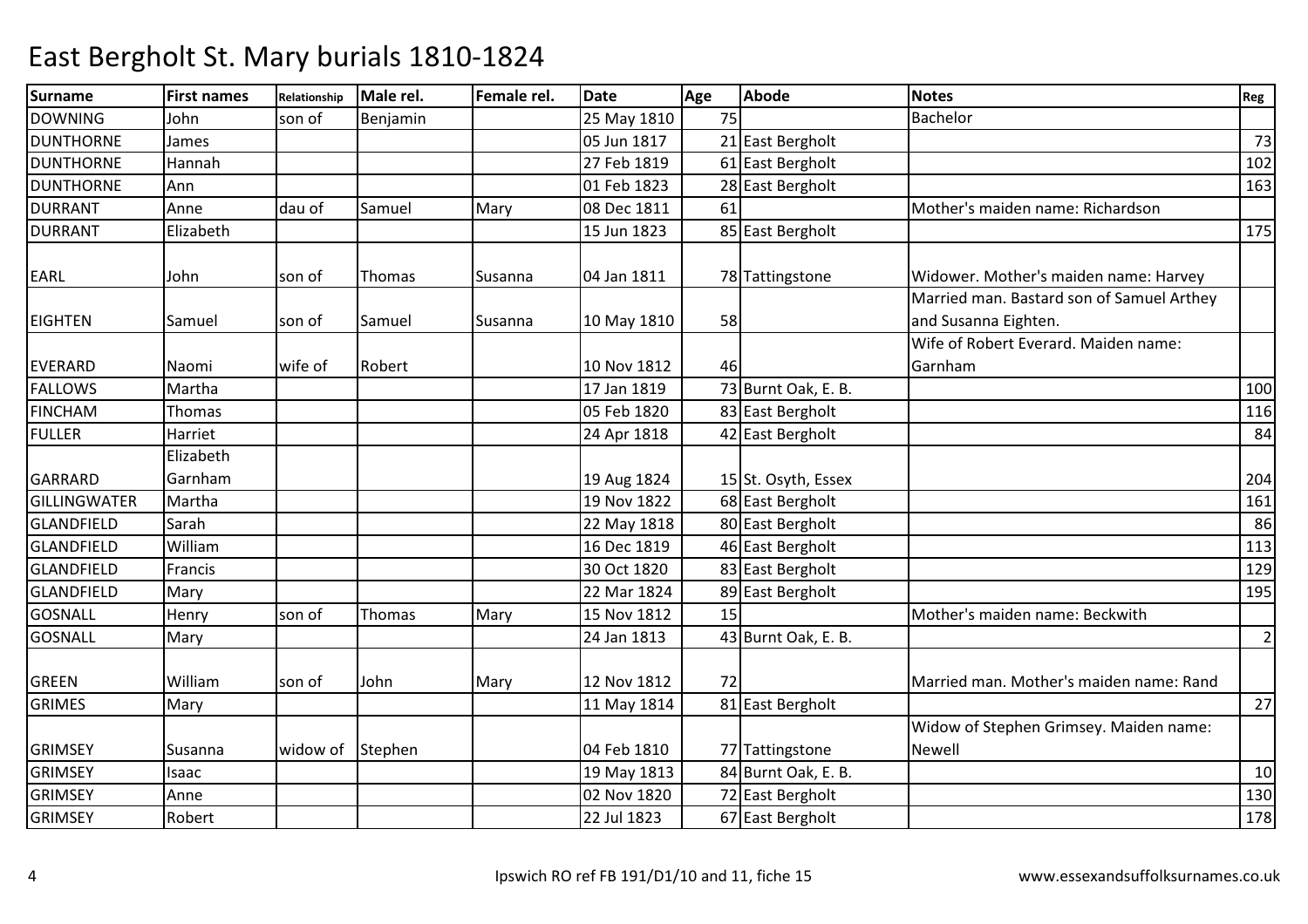| Surname           | <b>First names</b> | Relationship | Male rel. | Female rel. | <b>Date</b>     | Age | <b>Abode</b>           | <b>Notes</b>                              | Reg |
|-------------------|--------------------|--------------|-----------|-------------|-----------------|-----|------------------------|-------------------------------------------|-----|
| <b>GRIMSEY</b>    | Robert             |              |           |             | 12 Jan 1824     |     | 33 Lawford             |                                           | 191 |
|                   |                    |              |           |             |                 |     |                        |                                           |     |
| <b>GUSTERSON</b>  | William            | son of       | James     | Sarah       | 26 Dec 1811     | 54  |                        | Bachelor. Mother's maiden name: Reynolds  |     |
| <b>GUSTERSON</b>  | Ebenezer           |              |           |             | 28 Oct 1822     |     | 3 East Bergholt        |                                           | 159 |
| <b>GUSTERSON</b>  | Margaret           |              |           |             | 07 Dec 1823     |     | 82 East Bergholt       |                                           | 186 |
| <b>GUTTERIDGE</b> | Edward             |              |           |             | 07 Sep 1823     |     | 86 East Bergholt       |                                           | 180 |
| <b>HALE</b>       | Caroline           | dau of       | Robert    | Maria       | 10 Mar 1812 15d |     |                        | Mother's maiden name: Hayward             |     |
| <b>HALL</b>       | John               |              |           |             | 19 Jun 1823     |     | 24 East Bergholt       |                                           | 176 |
|                   |                    |              |           |             |                 |     |                        |                                           |     |
| <b>HALLS</b>      | William            | son of       | William   | Sarah       | 04 Jul 1810     | 23  |                        | Bachelor. Mother's maiden name: Chaplin   |     |
| <b>HANNIBALL</b>  | Abraham            |              |           |             | 13 Jun 1818     |     | 2 East Bergholt        |                                           | 88  |
| <b>HARDING</b>    | William            |              |           |             | 16 Jan 1816     |     | 67 Manningtree, Essex  |                                           | 48  |
|                   |                    |              |           |             |                 |     |                        | Widow of William Hardwick. Maiden name:   |     |
| <b>HARDWICK</b>   | Anne               | widow of     | William   |             | 14 Apr 1811     |     | 82 Brantham            | Markham                                   |     |
|                   |                    |              |           |             |                 |     |                        |                                           |     |
| <b>HART</b>       | Mary               | widow of     | George    |             | 02 Jul 1811     | 74  |                        | Widow of George Hart. Maiden name: Layman |     |
| <b>HART</b>       | Elisabeth          |              |           |             | 15 Aug 1815     |     | 36 East Bergholt Heath |                                           | 45  |
| <b>HART</b>       | Elizabeth          |              |           |             | 16 May 1819     |     | 78 East Bergholt       |                                           | 110 |
| <b>HART</b>       | Sarah              |              |           |             | 09 Apr 1820     |     | 72 East Bergholt       |                                           | 119 |
| <b>HARVEY</b>     | Elizabeth          |              |           |             | 20 Jun 1821     |     | 71 East Bergholt       |                                           | 141 |
| <b>HARVEY</b>     | William            |              |           |             | 22 Mar 1824     | 20h | East Bergholt          | 20 hours old                              | 196 |
| <b>HEARSUM</b>    | George             |              |           |             | 07 Sep 1817     |     | 26 East Bergholt       |                                           | 75  |
| <b>HECKFORD</b>   | Martha             | dau of       | Henry     | Sarah       | 08 Jun 1810     |     |                        | Mother's maiden name: Coney               |     |
|                   |                    |              |           |             |                 |     |                        |                                           |     |
| <b>HECKFORD</b>   | Harry              | son of       | William   | Mary        | 29 Nov 1812     | 28  |                        | Married man. Mother's maiden name: Rand   |     |
| <b>HECKFORD</b>   | Jeremiah           |              |           |             | 25 Mar 1822     | 10w | East Bergholt          |                                           | 150 |
| <b>HECKFORD</b>   | Harriet            |              |           |             | 22 Jun 1822     | 15w | East Bergholt          |                                           | 153 |
| <b>HECKFORD</b>   | Ambrose            |              |           |             | 09 Aug 1824     | 14w | East Bergholt          |                                           | 203 |
| <b>HEFFILL</b>    | Henry              |              |           |             | 30 Sep 1817     |     | 67 East Bergholt       |                                           | 77  |
| <b>HEFFILL</b>    | William            |              |           |             | 18 Aug 1822     |     | 42 East Bergholt       |                                           | 158 |
| <b>HICKS</b>      | Mary Anne          |              |           |             | 18 Jan 1813     | 31d | East Bergholt Heath    |                                           | 19  |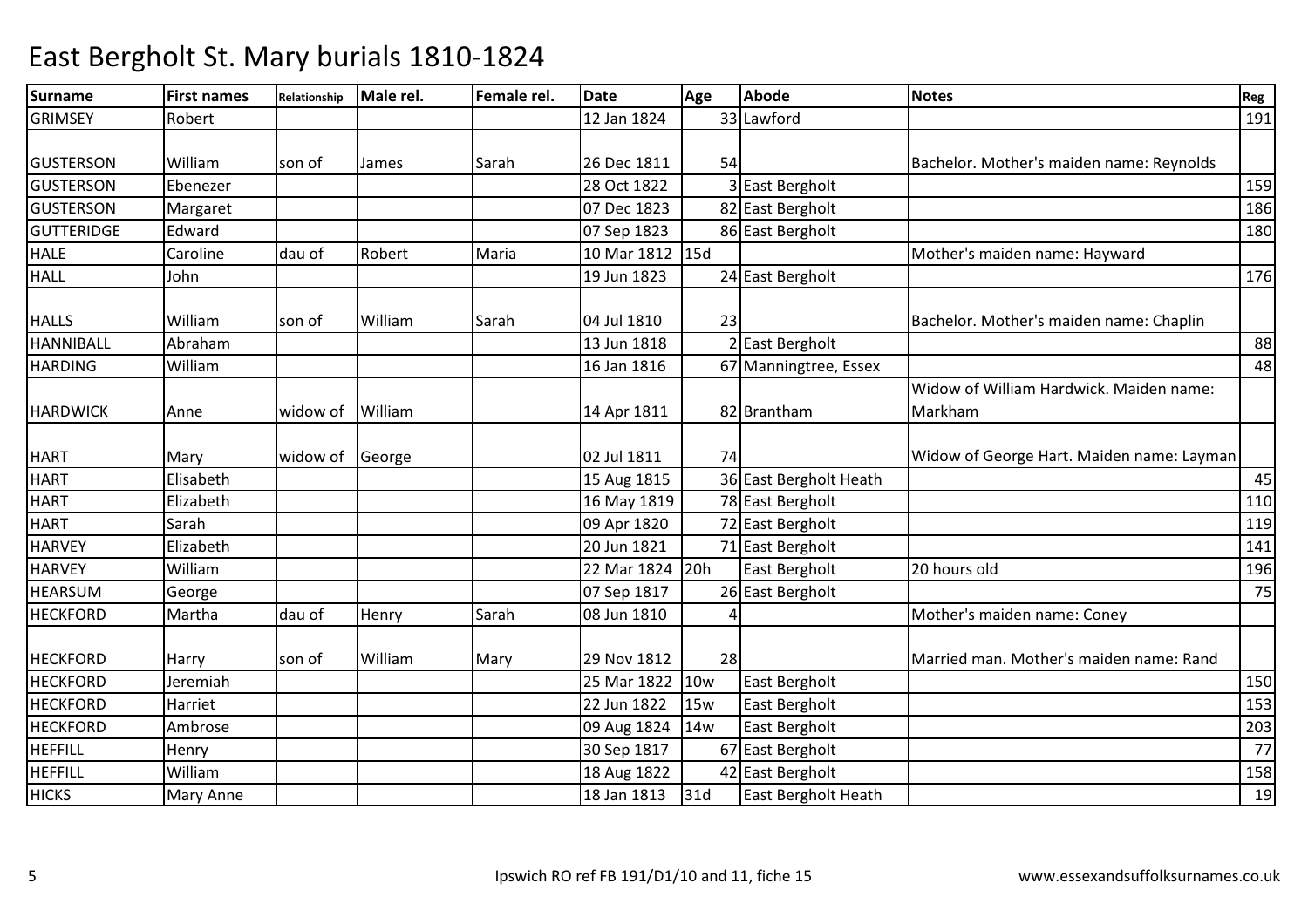| <b>Surname</b>  | <b>First names</b> | Relationship | Male rel. | Female rel. | <b>Date</b>    | Age            | <b>Abode</b>            | <b>Notes</b>                               | Reg |
|-----------------|--------------------|--------------|-----------|-------------|----------------|----------------|-------------------------|--------------------------------------------|-----|
|                 | William            |              |           |             |                |                |                         |                                            |     |
| <b>HIGHAM</b>   | Henry              | son of       | John      | Sarah       | 16 Feb 1812    | 19             |                         | Mother's maiden name: Webb                 |     |
| <b>HILLS</b>    | Monson             |              |           |             | 18 Jan 1820    |                | 60 East Bergholt        |                                            | 115 |
|                 |                    |              |           |             |                |                | Quay Parish,            |                                            |     |
| <b>HILLS</b>    | John               |              |           |             | 21 May 1820    |                | 82 Ipswich              |                                            | 126 |
| <b>HOLBROW</b>  | Mary               |              |           |             | 16 May 1815    |                | 30 Burnt Oak, E. B.     |                                            | 42  |
| <b>HOLLERY</b>  | Henry              |              |           |             | 01 Jun 1821    |                | 5 East Bergholt         |                                            | 140 |
| <b>HOPES</b>    | William            |              |           |             | 08 Mar 1813    |                | 54 East Bergholt        |                                            | 23  |
| <b>HOW</b>      | Elisabeth          | wife of      | Thomas    |             | 14 Oct 1812    | 60             |                         | Wife of Thomas How. Maiden name: Jacobs    |     |
| <b>HOWARD</b>   | Elisabeth          | wife of      | William   |             | 16 Oct 1810    | 76             |                         | Wife of William Howard. Maiden name: Rich  |     |
| <b>HOWARD</b>   | Maria              |              |           |             | 10 Aug 1817    |                | 24 East Bergholt        |                                            | 74  |
| <b>HOWARD</b>   | Mary Anne          |              |           |             | 01 Feb 1818    | 6 <sub>m</sub> | East Bergholt           |                                            | 80  |
| <b>HOWARD</b>   | George             |              |           |             | 21 Mar 1819    |                | 49 East Bergholt        |                                            | 106 |
| <b>HOWE</b>     | Thomas             |              |           |             | 07 Aug 1823    |                | 69 East Bergholt        |                                            | 179 |
| <b>HUGHES</b>   | John               |              |           |             | 20 Jun 1824    |                | 71 East Bergholt        |                                            | 202 |
|                 |                    |              |           |             |                |                | White Horse Lane,       |                                            |     |
| HUNNIBALL       | Mary               |              |           |             | 12 May 1814    |                | 54 E.B.                 |                                            | 28  |
| <b>HUNT</b>     | Susanna            | widow of     | Francis   |             | 12 Jul 1812    | 82             |                         | Widow of Francis Hunt. Maiden name: Deynes |     |
| <b>IFE</b>      | Mary               |              |           |             | 06 Jul 1823    |                | 78 East Bergholt        |                                            | 177 |
| <b>JERMYN</b>   | Mary               | wife of      | James     |             | 05 Aug 1810    |                | 25 St Margaret, Ipswich | Wife of James Jermyn. Maiden name: Smith   |     |
| <b>JOHNSON</b>  | George             |              |           |             | 21 Apr 1817    |                | 4 East Bergholt         |                                            | 66  |
| <b>KING</b>     | Benjamin           | son of       | John      | Lucy        | 17 Nov 1811 8d |                |                         | Mother's maiden name: Lilly                |     |
| <b>KING</b>     | Henry              |              |           |             | 14 Mar 1816    | 7 <sub>m</sub> | Latchford               |                                            | 52  |
| <b>KING</b>     | Joseph             |              |           |             | 13 Aug 1822    |                | 89 East Bergholt        |                                            | 157 |
| <b>LAMB</b>     | Mary               | dau of       | Thomas    | Mary        | 07 Feb 1812    | 68             |                         | Mother's maiden name: Stiles               |     |
| LAMB            | Hannah             |              |           |             | 24 Apr 1820    |                | 16 East Bergholt        |                                            | 123 |
| <b>LAWRENCE</b> | William            | son of       | Samuel    | Priscilla   | 02 Sep 1810    |                |                         | Mother's maiden name: Cooke                |     |
| <b>LEET</b>     | Israel             |              |           |             | 03 Dec 1823    |                | 56 East Bergholt        |                                            | 185 |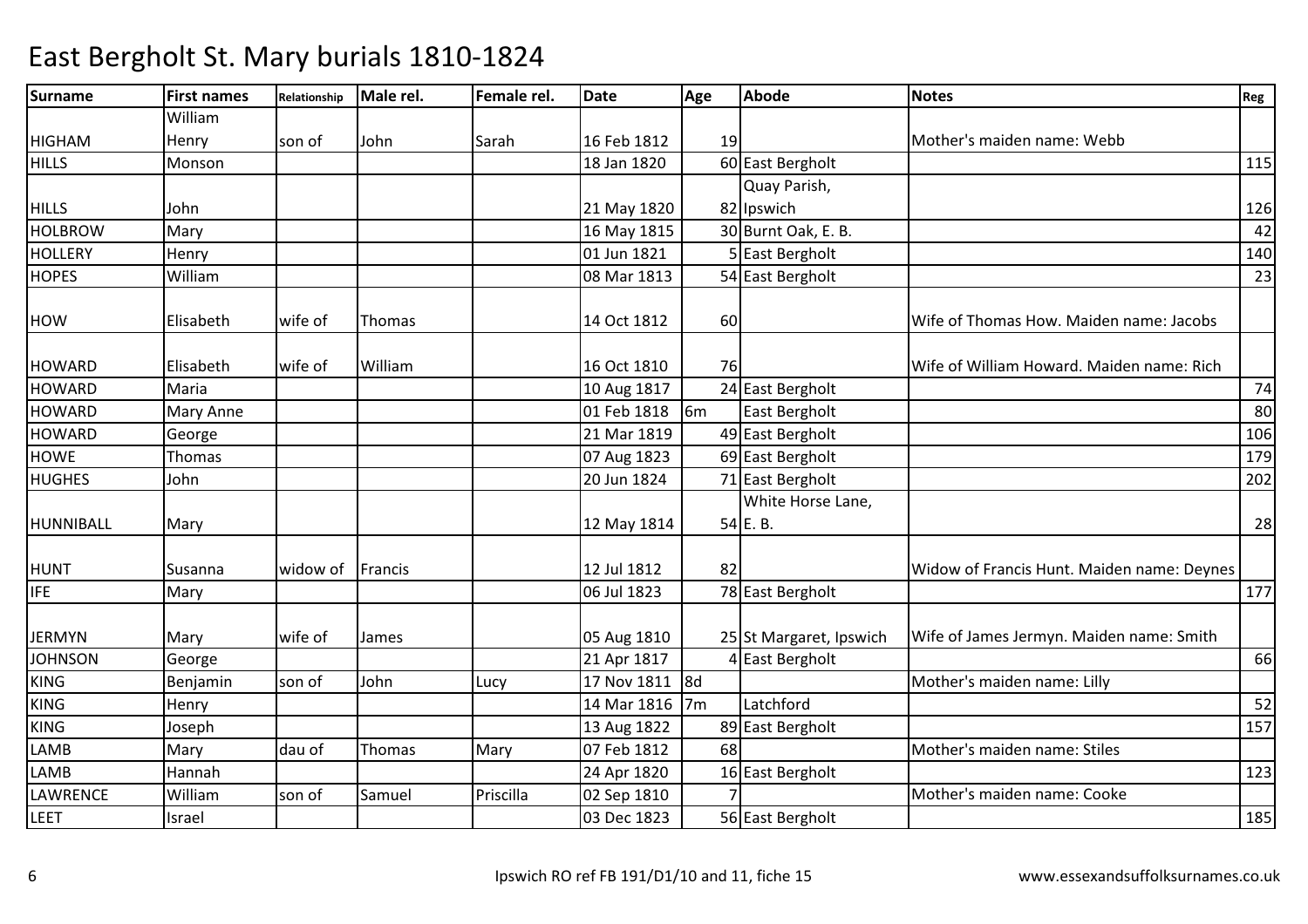| <b>Surname</b>  | <b>First names</b>  | Relationship | Male rel. | Female rel.    | <b>Date</b>    | Age             | <b>Abode</b>            | <b>Notes</b>                                | Reg |
|-----------------|---------------------|--------------|-----------|----------------|----------------|-----------------|-------------------------|---------------------------------------------|-----|
| <b>LEWIS</b>    | Samuel              |              |           |                | 16 Feb 1821    |                 | 33 East Bergholt        |                                             | 134 |
| <b>LEWIS</b>    | Sarah               |              |           |                | 30 May 1821    |                 | 67 East Bergholt        |                                             | 139 |
| LEWIS           | John                |              |           |                | 01 Aug 1821    |                 | 81 East Bergholt        |                                             | 143 |
| LOTT            | Joseph              | son of       | Robert    | Mary           | 03 Nov 1811    | 75              |                         | Widower. Mother's maiden name: Lott         |     |
| MECKLENBERG     | Henry               |              |           |                | 18 Sep 1818    | 17 <sub>m</sub> | East Bergholt           |                                             | 93  |
| MECKLENBURGH    | William             |              |           |                | 03 Jun 1814    |                 | 45 Flatford Mill, E. B. |                                             | 31  |
| MECKLENBURGH    | Elizth              |              |           |                | 19 Nov 1820    |                 | 41 East Bergholt        |                                             | 131 |
| MECKLENBURGH    | Lucy                |              |           |                | 20 May 1823    |                 | 27 East Bergholt        |                                             | 170 |
| MECKLENBURGH    | Alfred              |              |           |                | 04 Jan 1824    | 8 <sub>m</sub>  | East Bergholt           |                                             | 190 |
| <b>MILLER</b>   | Harriet             |              |           |                | 12 Jun 1816    |                 | 2 East Bergholt         |                                             | 60  |
| <b>MOLE</b>     | Anne                | widow of     | Robert    |                | 24 Jan 1812    | 76              |                         |                                             |     |
| <b>MOORE</b>    | Anne                |              |           |                | 12 Apr 1820    | 10 <sub>m</sub> | East Bergholt           |                                             | 120 |
| <b>MORGAN</b>   | John                |              |           |                | 03 Apr 1813    |                 | 64 Burnt Oak, E. B.     |                                             | 26  |
|                 |                     |              |           |                |                |                 |                         |                                             |     |
| MOUTELL         | Mary                | wife of      | William   |                | 18 Oct 1811    | 55              |                         | Wife of William Moutell. Maiden name: Bines |     |
| MULLETT         | Lucy                |              |           |                | 10 Apr 1818    |                 | 35 East Bergholt        |                                             | 82  |
| MULLETT         | Susan               |              |           |                | 17 May 1818    |                 | 11 East Bergholt        |                                             | 85  |
| <b>MULLETT</b>  | Edward              |              |           |                | 05 Jun 1818    |                 | 4 East Bergholt         |                                             | 87  |
| <b>MULLETT</b>  | Sarah               |              |           |                | 20 Apr 1821    |                 | 20 East Bergholt        |                                             | 135 |
| <b>NEVILLE</b>  | Elisabeth           |              |           |                | 10 Dec 1817    |                 | 28 East Bergholt        |                                             | 78  |
| <b>NEWMAN</b>   | John                | son of       | John      | Sarah          | 05 Jul 1811    |                 |                         | Mother's maiden name: Chinnery              |     |
| <b>NEWMAN</b>   | Sarah               |              |           |                | 02 Sep 1818    |                 | 77 East Bergholt        |                                             | 91  |
| <b>NEWSON</b>   | Hester              | dau of       | Samuel    | Hester         | 24 Sep 1811    |                 | Capel St. Mary          | Mother's maide name: Bugg                   |     |
| <b>NEWSON</b>   | <b>Susan Hester</b> |              |           |                | 08 Aug 1813 9w |                 | Capel St. Mary          |                                             | 12  |
| <b>NICHOLLS</b> | Elisabeth           | dau of       | John      | Mary           | 05 Dec 1812    |                 |                         | Mother's maiden name: Hill                  |     |
| <b>NICHOLLS</b> | George              |              |           |                | 18 Aug 1813    |                 | 72 East Bergholt        |                                             | 14  |
| <b>NICHOLLS</b> | Ann                 |              |           |                | 20 Apr 1823    |                 | 20 East Bergholt        |                                             | 169 |
|                 |                     |              |           |                |                |                 |                         | Married man. Mother's maiden name:          |     |
| <b>NORMAN</b>   | Christopher         | son of       | Richard   | <b>Bridget</b> | 02 Mar 1811    | 51              |                         | Riddlestone                                 |     |
| <b>NORMAN</b>   | Elisabeth           |              |           |                | 27 Feb 1816    |                 | 63 East Bergholt        |                                             | 50  |
|                 | John                |              |           |                |                |                 |                         |                                             |     |
| <b>ORRIS</b>    | Markham             | son of       | Samuel    | Sarah          | 04 Jan 1811    | 7               |                         | Mother's maiden name: Salisbury             |     |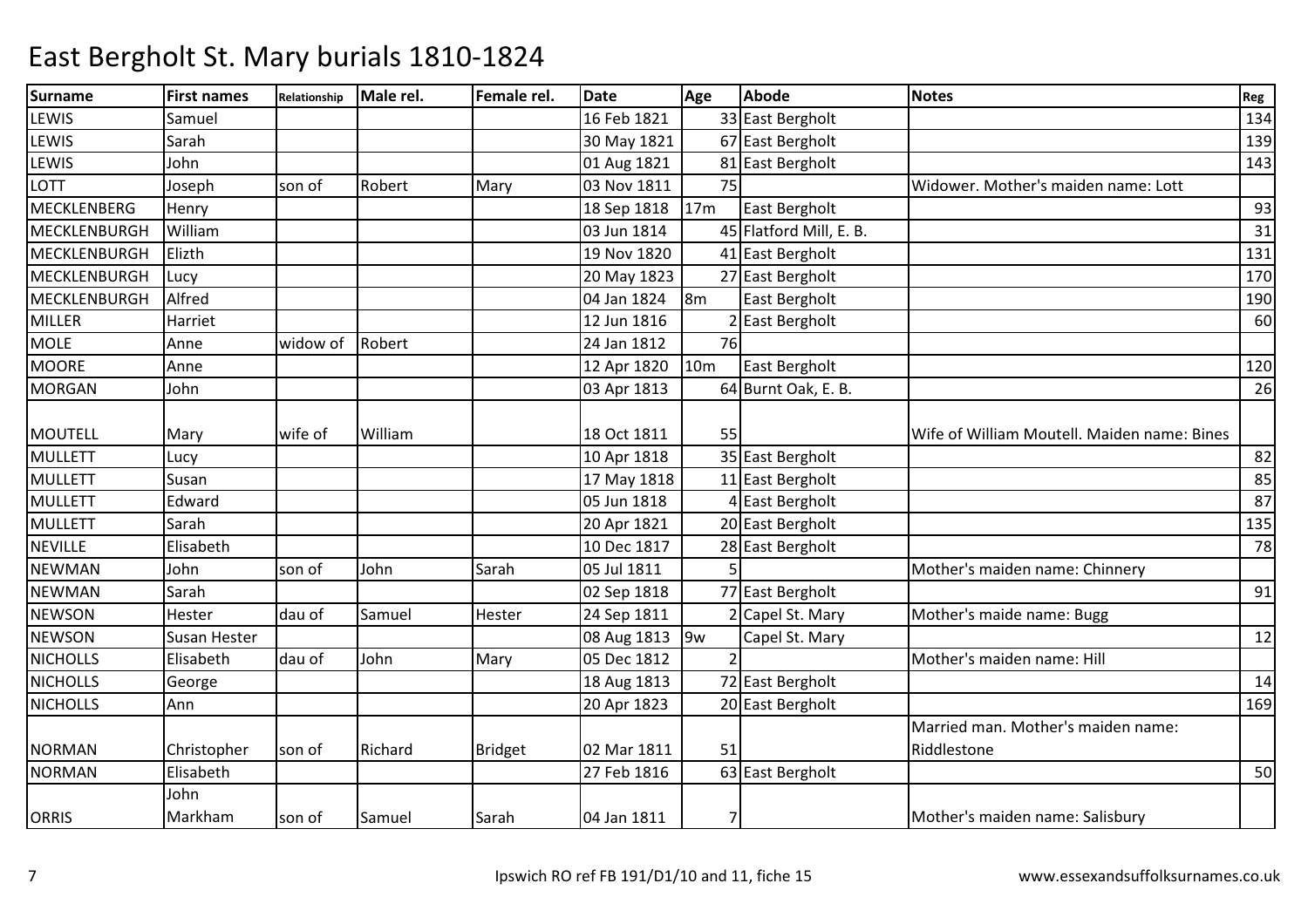| <b>Surname</b>    | <b>First names</b> | Relationship | Male rel.     | Female rel. | <b>Date</b>     | Age             | <b>Abode</b>             | <b>Notes</b>                              | Reg            |
|-------------------|--------------------|--------------|---------------|-------------|-----------------|-----------------|--------------------------|-------------------------------------------|----------------|
| <b>ORRIS</b>      | William            |              |               |             | 26 Mar 1813     | 8m              | East Bergholt            |                                           | $\overline{4}$ |
| <b>ORRIS</b>      | Elizabeth          |              |               |             | 18 Aug 1819     |                 | 29 East Bergholt         |                                           | 111            |
| <b>ORRIS</b>      | Samuel             |              |               |             | 08 Sep 1823     |                 | 48 East Bergholt         |                                           | 181            |
| <b>ORRIS</b>      | Elizabeth          |              |               |             | 26 Sep 1824     |                 | 14 East Bergholt         |                                           | 206            |
| <b>PARKER</b>     | Mary               | dau of       | <b>Thomas</b> | Martha      | 11 Sep 1810     | 2m              |                          | Mother's maiden name: Turner              |                |
| <b>PARKER</b>     | William            |              |               |             | 11 Jun 1824     |                 | 60 East Bergholt         |                                           | 201            |
| <b>PASCALL</b>    | Sarah              | dau of       | John          | Martha      | 04 Mar 1810     |                 | 39 Tattingstone          | Mother's maiden name: Wilkinson           |                |
| <b>PASCALL</b>    | Robert             |              |               |             | 23 Sep 1818     |                 | 2 East Bergholt          |                                           | 94             |
| <b>PASCALL</b>    | Henry              |              |               |             | 15 Jan 1822     |                 | East Bergholt            | Age not in register.                      | 148            |
| <b>PEAR</b>       | Joseph             |              |               |             | 09 Mar 1813     |                 | 85 Wignall Street, E. B. |                                           | 24             |
| <b>PECK</b>       | Sophia             | dau of       | James         | Frances     | 17 May 1810 11m |                 |                          | Mother's maiden name: Clarke              |                |
| <b>PECK</b>       | Fanny              |              |               |             | 02 Sep 1813     |                 | 29 Wignall Street, E. B. |                                           | 16             |
| <b>PECK</b>       | Robert             |              |               |             | 22 Jan 1813     | 10 <sub>m</sub> | Wignall Street, E. B.    |                                           | 21             |
| <b>PECK</b>       | Sophia             |              |               |             | 12 Jan 1819     | 11m             | East Bergholt            |                                           | 99             |
| <b>PECK</b>       | Harriet            |              |               |             | 08 Feb 1820     | 2m              | East Bergholt            |                                           | 117            |
| <b>PENNOCK</b>    | Mary               |              |               |             | 21 Dec 1823     |                 | 42 East Bergholt         |                                           | 189            |
| <b>PENNOCK</b>    | George             |              |               |             | 31 May 1824     |                 | East Bergholt            |                                           | 200            |
| PERRIMENT         | Peter              |              |               |             | 23 Jun 1815     |                 | 71 East Bergholt Heath   |                                           | 43             |
| <b>PIDDINGTON</b> | Mary               |              |               |             | 20 Jul 1822     |                 | 66 East Bergholt         |                                           | 154            |
| <b>PITT</b>       | Susanna            |              |               |             | 04 Feb 1813     |                 | 74 East Bergholt Heath   |                                           | 22             |
|                   |                    |              |               |             |                 |                 |                          | Wife of Humphrey Podd. Maiden name:       |                |
| PODD              | Mary               | wife of      | Humphrey      |             | 18 Dec 1811     | 78              |                          | Partridge                                 |                |
| <b>PODD</b>       | Humphry            |              |               |             | 19 Apr 1820     |                 | 85 East Bergholt         |                                           | 122            |
| <b>POWLING</b>    | Pharoah            |              |               |             | 24 Jul 1822     |                 | 56 East Bergholt         |                                           | 156            |
| <b>PRESNEY</b>    | Henry              |              |               |             | 26 Jan 1821     |                 | 72 East Bergholt         |                                           | 133            |
| <b>PRICK</b>      | John               |              |               |             | 20 May 1823     |                 | 79 Tattingstone House    |                                           | 171            |
| <b>PRIKE</b>      | Sarah              |              |               |             | 01 Jul 1814     |                 | 73 Burnt Oak, E. B.      |                                           | 33             |
| <b>PYETT</b>      | Sarah              |              |               |             | 01 Dec 1823     |                 | 69 East Bergholt         |                                           | 184            |
| <b>PYMAN</b>      | Rachel             | dau of       |               | Susanna     | 06 Jul 1810     | 11              |                          | <b>Bastard daughter</b>                   |                |
| <b>PYMAN</b>      | Martha             |              |               |             | 18 Dec 1823     |                 | 55 East Bergholt         |                                           | 188            |
| <b>PYOTT</b>      | John               | son of       | John          | Sarah       | 09 Mar 1812     | 36              |                          | Bachelor. Mother's maiden name: Wilkinson |                |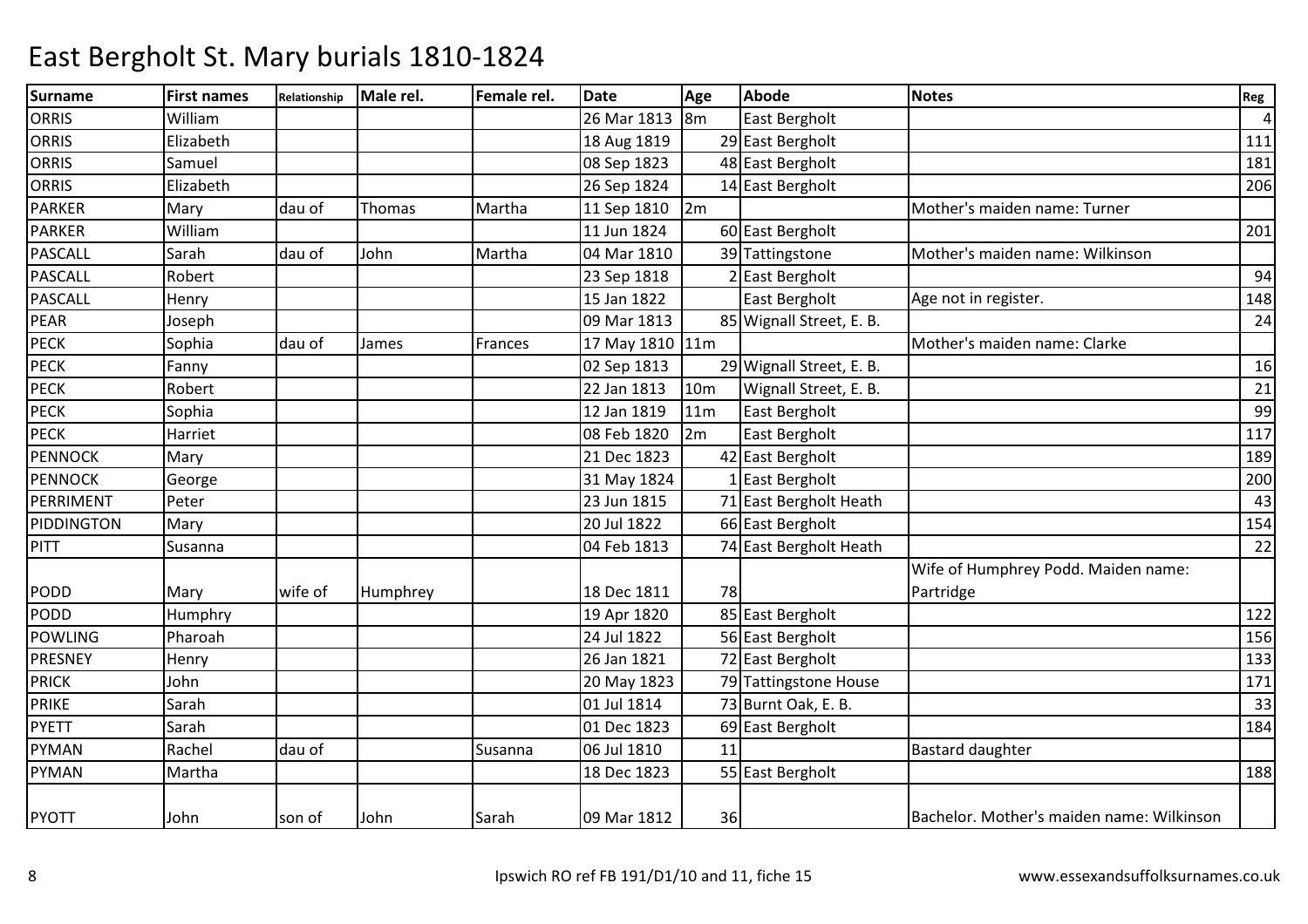| Surname           | <b>First names</b>   | Relationship | Male rel.            | Female rel. | <b>Date</b>     | Age            | <b>Abode</b>         | <b>Notes</b>                                | Reg             |
|-------------------|----------------------|--------------|----------------------|-------------|-----------------|----------------|----------------------|---------------------------------------------|-----------------|
| <b>RAISON</b>     | Anne                 | dau of       | <b>Daniel Stiles</b> | Anne Joanna | 31 May 1811     |                |                      | Mother's maiden name: Beaumont              |                 |
|                   |                      |              |                      |             |                 |                |                      | Wife of Daniel Stiles Raison. Maiden name:  |                 |
| <b>RAISON</b>     | Sarah                | wife of      | <b>Daniel Stiles</b> |             | 26 Jul 1811     | 26             |                      | <b>Birt</b>                                 |                 |
| <b>RAISON</b>     | <b>Daniel Stiles</b> | son of       | Daniel               | Mary        | 13 Dec 1811     | 31             |                      | Widower. Mother's maiden name: Stiles       |                 |
|                   |                      |              |                      |             |                 |                |                      |                                             |                 |
| <b>RAISON</b>     | Daniel               | son of       | John                 | Sarah       | 24 Dec 1811     | 65             |                      | Widower. Mother's maiden name: Lepingwell   |                 |
|                   | Thomas               |              |                      |             |                 |                |                      |                                             |                 |
| <b>RAISON</b>     | <b>Styles</b>        | son of       | Daniel Styles        | Sarah       | 25 Dec 1812     | 1y7m           | Gayton, Norfolk      | Mother's maiden name: Birt.                 |                 |
| <b>RANDALL</b>    | William              |              |                      |             | 26 Apr 1819     |                | <b>East Bergholt</b> |                                             | 108             |
|                   |                      |              |                      |             |                 |                | White Horse          |                                             |                 |
| <b>REMAN</b>      | John                 |              |                      |             | 22 Apr 1817     |                | $3$ Lane, E. B.      |                                             | 67              |
| <b>REVANS</b>     | James                |              |                      |             | 18 Apr 1823     |                | 72 East Bergholt     |                                             | 168             |
| <b>REYNOLDS</b>   | Sarah                |              |                      |             | 02 Jun 1813     | 7 <sub>m</sub> | Burnt Oak, E. B.     |                                             | 11              |
| <b>REYNOLDS</b>   | Isaac                |              |                      |             | 10 May 1816     |                | 70 East Bergholt     |                                             | $\overline{57}$ |
| <b>REYNOLDS</b>   | Henry                |              |                      |             | 12 Mar 1819     |                | 1y10m East Bergholt  |                                             | 104             |
| <b>REYNOLDS</b>   | Mary                 |              |                      |             | 01 Feb 1823     |                | 78 East Bergholt     |                                             | 164             |
| <b>REYNOLDS</b>   | Abraham              |              |                      |             | 13 May 1824 20w |                | East Bergholt        |                                             | 199             |
| <b>REYNOLDS</b>   | Mary                 |              |                      |             | 12 Sep 1824     |                | 44 East Bergholt     |                                             | 205             |
|                   |                      |              |                      |             |                 |                |                      |                                             |                 |
|                   |                      |              |                      |             |                 |                |                      | Wife of Revd. Durand Rhudde D. D. Rector of |                 |
| <b>RHUDDE</b>     | Mary                 | wife of      | Durand               |             | 28 Mar 1811     | 73             |                      | this Parish. Maiden name: Shergold          |                 |
| <b>RHUDDE</b>     | Durrand              |              |                      |             | 14 May 1819     |                | 85 East Bergholt     | Revd. Durrand Rhudde D. D. Rector           | 109             |
| <b>RICHARDSON</b> | Martha               |              |                      |             | 04 Apr 1813     | 11m            | East Bergholt        |                                             | 5               |
| <b>RICHARDSON</b> | Saml.                |              |                      |             | 06 Dec 1820     | 5w             | East Bergholt        |                                             | 132             |
| <b>RICHARDSON</b> | William              |              |                      |             | 17 Nov 1821     | 12m            | East Bergholt        |                                             | 145             |
|                   |                      |              |                      |             |                 |                |                      | Widow of Philip Roberts Esqr. Maiden name:  |                 |
| <b>ROBERTS</b>    | Sarah                | widow of     | Philip               |             | 10 Dec 1811     | 88             |                      | Arrowsmith                                  |                 |
|                   |                      |              |                      |             |                 |                |                      |                                             |                 |
| SAGE              | James                | son of       | Richard              | Elisabeth   | 30 Sep 1812     | 48             |                      | Married man. Mother's maiden name: Askew    |                 |
|                   |                      |              |                      |             |                 |                | Tattingstone         |                                             |                 |
| SAGE              | Richard              |              |                      |             | 15 Dec 1816     |                | 82 Poor House        |                                             | 64              |
| SAGE              | Letitia              |              |                      |             | 12 Dec 1823     |                | 54 East Bergholt     |                                             | 187             |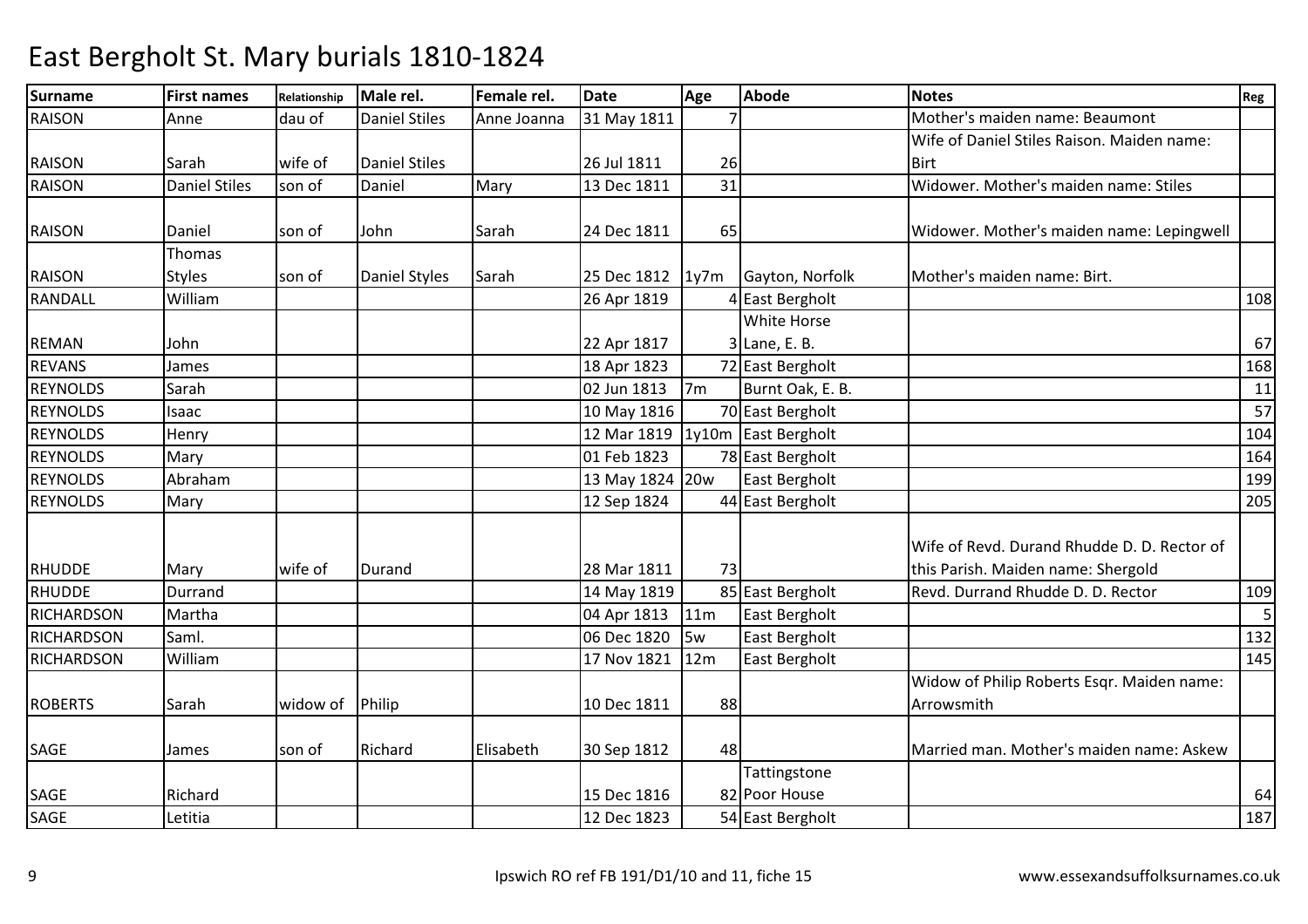| <b>Surname</b>     | <b>First names</b>   | Relationship | Male rel. | Female rel. | Date        | Age | <b>Abode</b>             | <b>Notes</b>                                                                       | Reg |
|--------------------|----------------------|--------------|-----------|-------------|-------------|-----|--------------------------|------------------------------------------------------------------------------------|-----|
|                    |                      |              |           |             |             |     | Tattingstone             |                                                                                    |     |
| <b>SALISBURY</b>   | George               |              |           |             | 18 Jan 1813 |     | 74 Poor House            |                                                                                    | 20  |
| <b>SALISBURY</b>   | Lucy                 |              |           |             | 27 Mar 1816 | 3w  | East Bergholt            |                                                                                    | 53  |
| <b>SALISBURY</b>   | Susanna              |              |           |             | 18 Jun 1816 |     | 40 East Bergholt         |                                                                                    | 61  |
| <b>SANDFORD</b>    | Elisabeth            |              |           |             | 30 Jan 1816 |     | 44 East Bergholt         |                                                                                    | 49  |
| <b>SAVEALL</b>     | James                |              |           |             | 08 Nov 1816 |     | 72 Burnt Oak, E. B.      |                                                                                    | 63  |
| <b>SAVEALL</b>     | Mary                 |              |           |             | 17 May 1822 |     | 72 East Bergholt         |                                                                                    | 152 |
| <b>SCARF</b>       | Mary                 | wife of      | Thomas    |             | 17 Jan 1812 | 57  |                          | Wife of Thomas Scarf. Maiden name: Turner                                          |     |
| <b>SCARF</b>       | Thomas               |              |           |             | 06 Jun 1816 |     | 71 East Bergholt         |                                                                                    | 59  |
| <b>SCOTT</b>       | Lucy                 |              |           |             | 10 Mar 1813 |     | 23 Wignall Street, E. B. |                                                                                    | 25  |
| <b>SCOWEN</b>      | Joseph               | son of       | Joseph    | Sarah       | 22 Apr 1810 |     |                          | Mother's maiden name: Sandford. Age hard to<br>read - not clear if it is 10 or 20. |     |
| <b>SEABROOKE</b>   | John                 |              |           |             | 23 Feb 1824 |     | 73 East Bergholt         |                                                                                    | 194 |
| <b>SKEET</b>       | Maria                | wife of      | William   |             | 13 Feb 1812 |     | 26 Ipswich               | Wife of William Skeet. Maiden name:<br>Rashbrook                                   |     |
| <b>SMITH</b>       | Edward               |              |           |             | 16 May 1821 |     | East Bergholt            | Age not in register.                                                               | 137 |
| <b>SMITH</b>       | Susanna              |              |           |             | 24 Oct 1823 |     | 79 East Bergholt         |                                                                                    | 182 |
| <b>SPARKES</b>     | Hannah               |              |           |             | 28 Oct 1818 |     | 9 Burnt Oak, E. B.       |                                                                                    | 95  |
| <b>SPARKES</b>     | James                |              |           |             | 19 Dec 1821 | 9w  | East Bergholt            |                                                                                    | 146 |
| <b>STARLING</b>    | Mary Anne            |              |           |             | 22 Feb 1823 |     | 22 East Bergholt         |                                                                                    | 166 |
| <b>STEWARD</b>     | John                 |              |           |             | 10 Sep 1814 |     | 30 East Bergholt         |                                                                                    | 36  |
| <b>STEWARD</b>     | John                 |              |           |             | 24 Aug 1818 |     | 5 East Bergholt          |                                                                                    | 90  |
| <b>STEWART</b>     | John                 | son of       | John      | Elisabeth   | 12 Feb 1812 | 7w  |                          | Mother's maiden name: Pear                                                         |     |
| <b>THOMPSON</b>    | Sarah                |              |           |             | 13 May 1817 |     | 9 East Bergholt          |                                                                                    | 69  |
| <b>THORPE</b>      | Anne                 |              |           |             | 24 Mar 1819 |     | 54 East Bergholt         |                                                                                    | 107 |
| <b>TRAVIS</b>      | Susan                |              |           |             | 05 Jun 1817 |     | 55 East Bergholt         |                                                                                    | 72  |
| <b>TYLER</b>       | Mary                 |              |           |             | 09 Dec 1818 |     | 75 East Bergholt         |                                                                                    | 98  |
| <b>UNDERWOOD</b>   | Elisabeth<br>Eleanor | dau of       | Thomas    | Elisabeth   | 10 Nov 1812 | 16  |                          | Mother's maiden name: Dorkin                                                       |     |
| <b>WAINEWRIGHT</b> | Benjamin             |              |           |             | 15 Nov 1823 |     | 47 East Bergholt         | Curate of Brantham M. A.                                                           | 183 |
| <b>WEBB</b>        | Jane                 |              |           |             | 03 Jun 1823 |     | 19 East Bergholt         |                                                                                    | 174 |
|                    |                      |              |           |             |             |     |                          |                                                                                    |     |